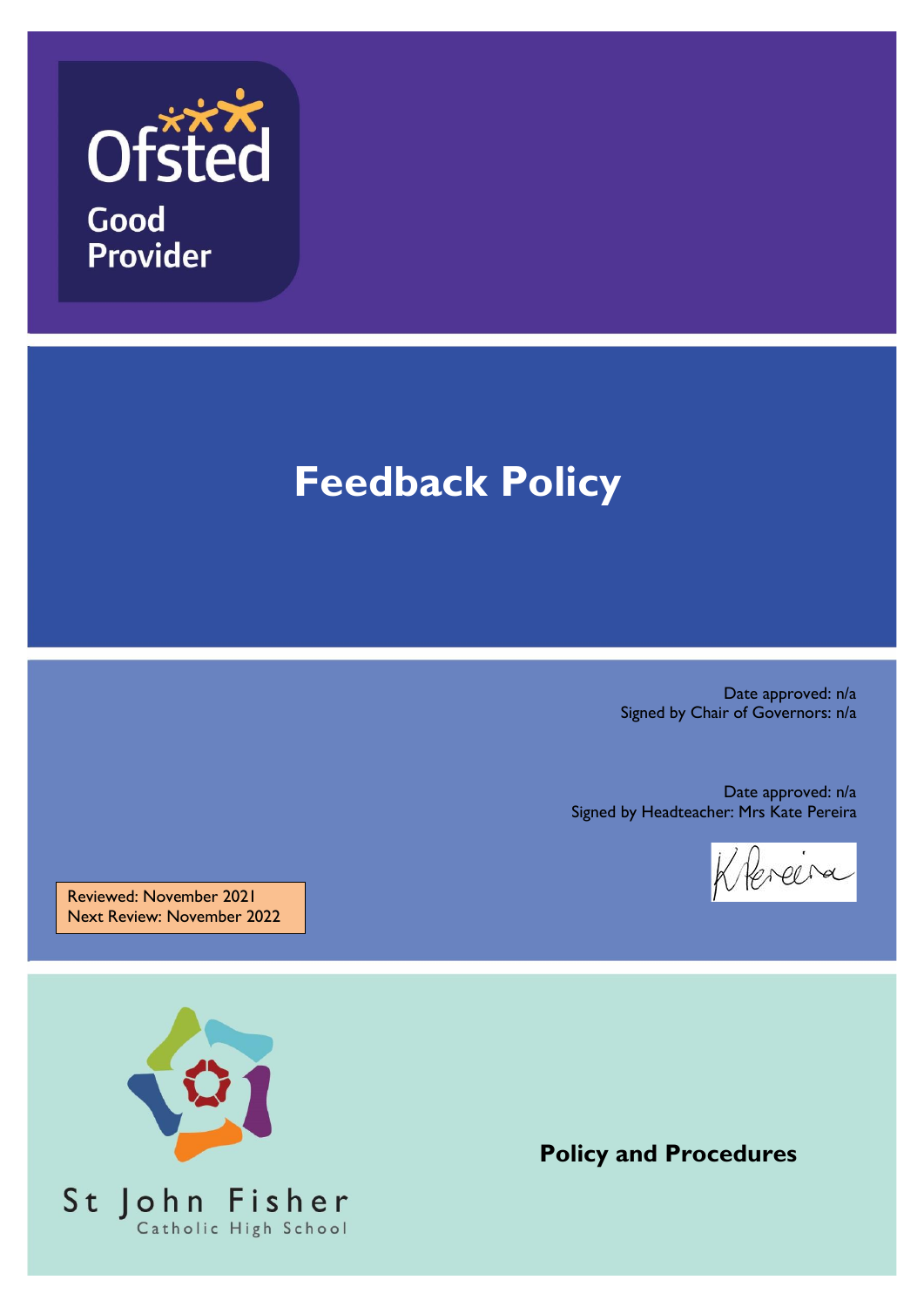# **Feedback Policy**

#### **Principles**

The Feedback Policy has been developed to benefit student progress and support staff workload and wellbeing. Feedback, alongside Deep Marking, is encouraged to be used frequently to ensure that teachers are responding to the needs of their students and ensure Quality First provision. Feedback must be supportive and encouraging building on student confidence and skills to ensure that all can achieve their best.

#### **Introduction**

Feedback including marking is one of the most effective strategies for ensuring student progress. Feedback and marking in line with school policy is a core professional responsibility.

#### **Aims of Feedback**

- To ensure students are aware of their progress and the means by which they might improve
- To provide feedback to students that has a positive impact on learning
- To inform the planning of teachers for future lessons and schemes of work
- For the teacher to be flexible and adapt in the lesson to the needs of the students
- To support the need for teachers to provide challenge/differentiation, particularly for HPA/SEN/EAL students

#### **Expectations**

- Student progress must be in green pen to show that feedback has been given and students have acted on it
- Progress of all students through effective feedback must be seen in student work and explained through student voice
- Time is set aside to allow each student to respond to the teacher's feedback and complete any actions
- There should be 'deep marking' evident as part of the feedback. This is by use of WWW/EBI, personalised comments.
- Teacher written feedback must be in red pen and **dated**.
- Peer and self-assessment by students is an integral part of the assessment and learning process and **must be clearly labelled.**
- Teaching staff keep an accurate record of progress using this to inform planning and future interventions to meet the needs of individuals and groups
- Homework should be clearly labelled and rewarded for effort each time
- Mark for literacy using the School Literacy Code and expect students to make literacy corrections
- Attend relevant training where development is needed

#### **Criteria for Successful Work Scrutinies**

- It is clear that students are responding to feedback and making progress (green pen)
- Progress is clearly evident
- Differentiation is clear through class and homework

# **Responsibility of each Subject Lead**

- It is the responsibility of each Subject Leader to produce a clear outline of:
	- o when 'deep marking' will be completed
	- o the minimum number of feedback opportunities per unit of study/half term
	- o ensuring there is a variation in the types of homework set